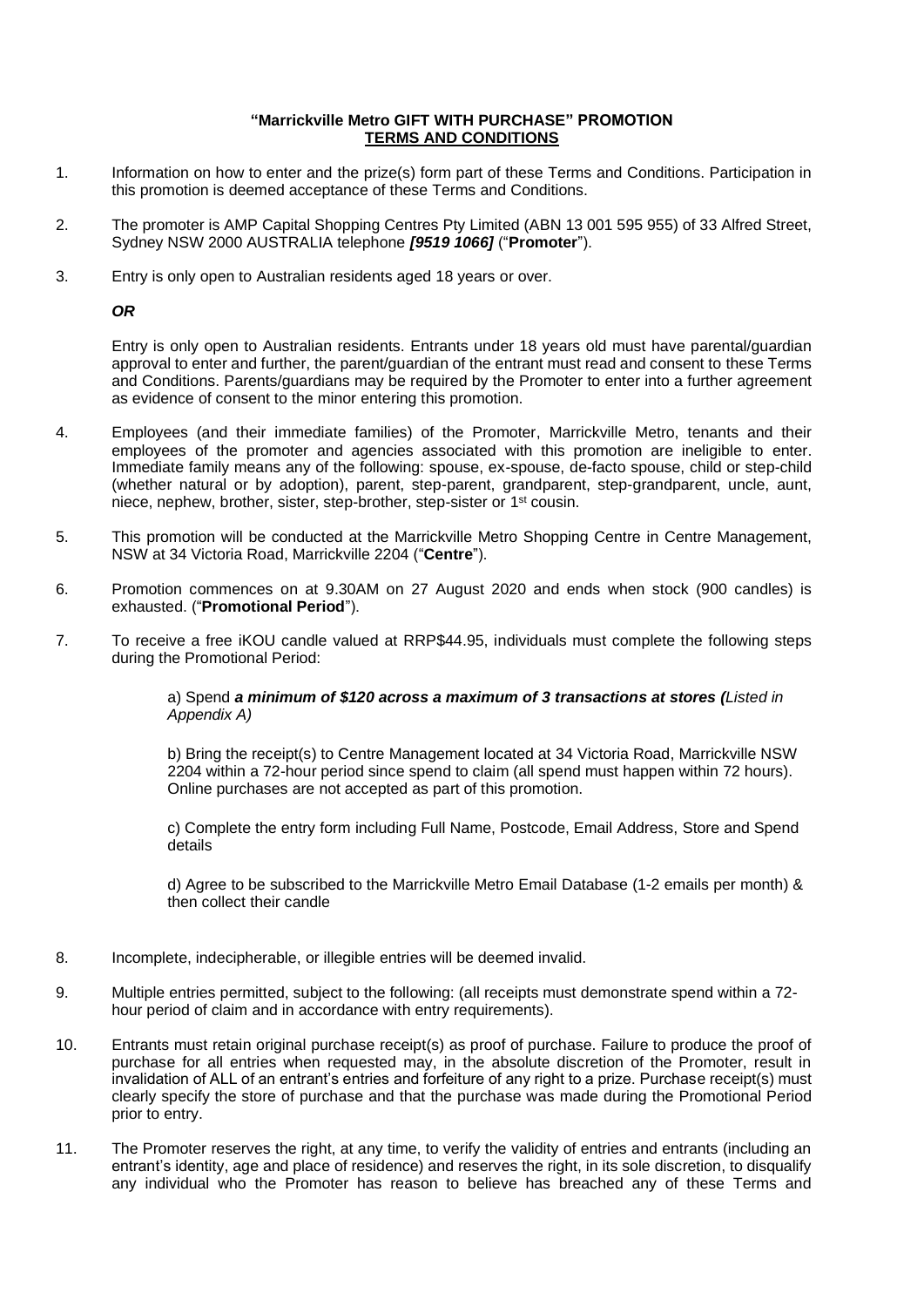Conditions, tampered with the entry process or engaged in any unlawful or other improper misconduct calculated to jeopardise fair and proper conduct of the promotion. Errors and omissions may be accepted at the Promoter's discretion. Failure by the Promoter to enforce any of its rights at any stage does not constitute a waiver of those rights. The Promoter's legal rights to recover damages or other compensation from such an offender are reserved.

- 12. If there is a dispute as to the identity of an entrant, the Promoter reserves the right, in its sole discretion, to determine the identity of the entrant.
- 13. The offer will take place at Marrickville Metron Mon-Fri 9.30am 4.30pm, 34 Victoria Road, Marrickville from Thursday  $27<sup>th</sup>$  August 9.30am until all 900 candles are claimed by customers with their minimum \$120 spend. Gifts are to be collected at Marrickville Metro Centre Management Office at 34 Victoria Road, Marrickville NSW 2204.
- 14. The Promoter's decision is final and no correspondence will be entered into.
- 15. The promotion will run until stocks last. The first 900 valid entries claimed will each win a single iKOU scented candle [valued at RRP \$44.95]. Once this stock runs out, the promotion will end.
- 16. The following conditions apply to the prize(s):
- 17. If a winner is under the age of 18 years, the prize will be awarded to the winner's nominated parent or guardian on the winner's behalf.
- 18. If any prize (or part of any prize) is unavailable, the Promoter, in its discretion, reserves the right to substitute the prize (or that part of the prize) with a prize to the equal value and/or specification.
- 19. Total prize pool value is \$40,455.00
- 20. Prizes, or any unused portion of a prize, are not transferable or exchangeable and cannot be taken as cash, unless otherwise specified.
- 21. Entrants consent to the Promoter using their name, likeness, image and/or voice in the event they are a winner (including photograph, film and/or recording of the same) in any media for an unlimited period without remuneration for the purpose of promoting this promotion (including any outcome), and promoting any products manufactured, distributed and/or supplied by the Promoter.
- 22. If this promotion is interfered with in any way or is not capable of being conducted as reasonably anticipated due to any reason beyond the reasonable control of the Promoter, including but not limited to technical difficulties, unauthorised intervention or fraud, the Promoter reserves the right, in its sole discretion, to the fullest extent permitted by law: (a) to disqualify any entrant; or (b) subject to any written directions from a regulatory authority, to modify, suspend, terminate or cancel the promotion, as appropriate.
- 23. The use of any automated entry software or any other mechanical or electronic means that allows an entrant to automatically enter repeatedly is prohibited and will render all entries submitted by that entrant invalid.
- 24. Nothing in these Terms and Conditions limits, excludes or modifies or purports to limit, exclude or modify the statutory consumer guarantees as provided under the Competition and Consumer Act, as well as any other implied warranties under the ASIC Act or similar consumer protection laws in NSW ("**Non-Excludable Guarantees**"). Except for any liability that cannot by law be excluded, including the Non-Excludable Guarantees, the Promoter (including its respective officers, employees and agents) excludes all liability (including negligence), for any personal injury; or any loss or damage (including loss of opportunity); whether direct, indirect, special or consequential, arising in any way out of the promotion.
- 25. Except for any liability that cannot by law be excluded, including the Non-Excludable Guarantees, the Promoter (including its respective officers, employees and agents) is not responsible for and excludes all liability (including negligence), for any personal injury; or any loss or damage (including loss of opportunity); whether direct, indirect, special or consequential, arising in any way out of: (a) any technical difficulties or equipment malfunction (whether or not under the Promoter's control); (b) any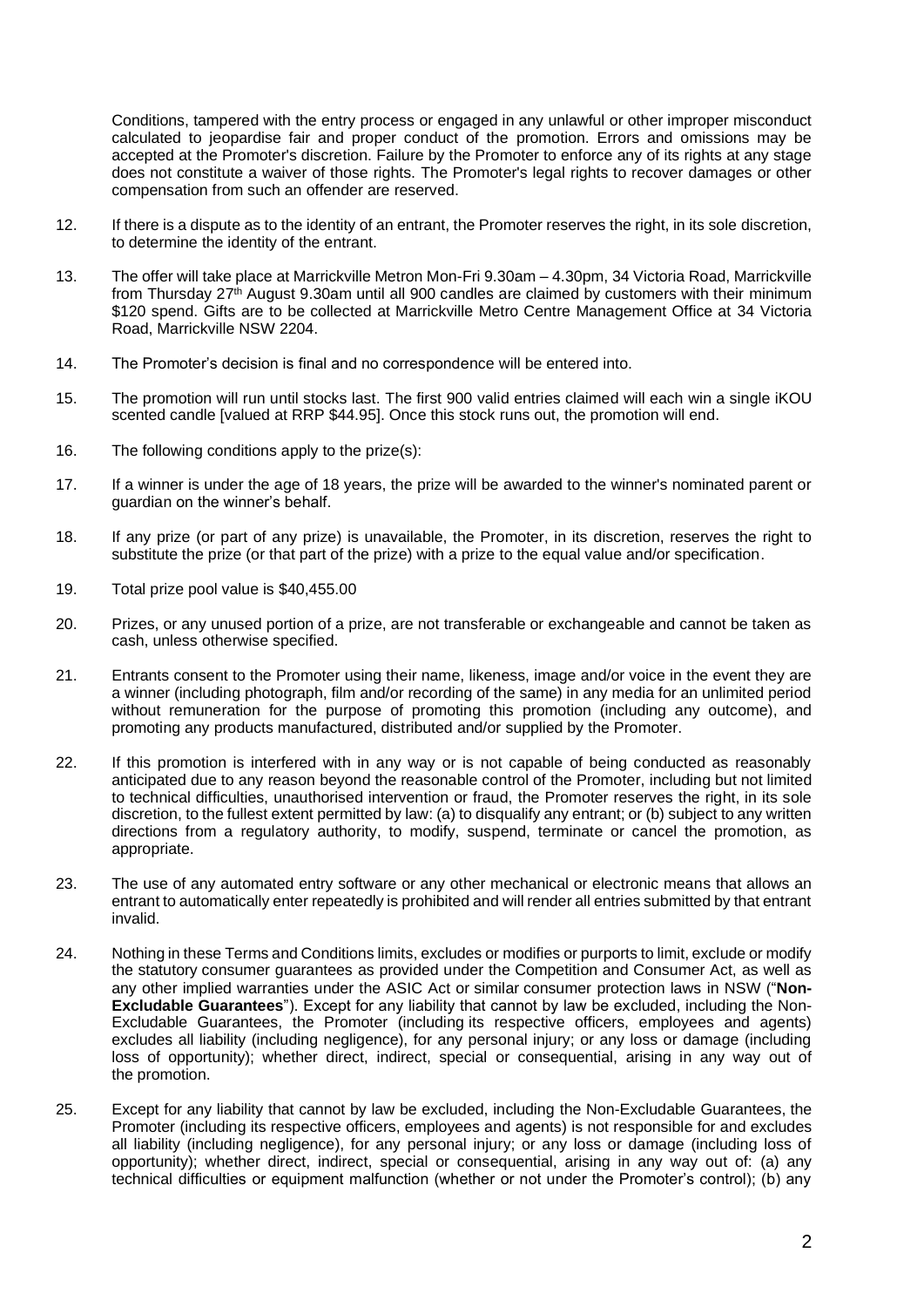theft, unauthorised access or third party interference; (c) any entry or prize claim that is late, lost, altered, damaged or misdirected (whether or not after their receipt by the Promoter) due to any reason beyond the reasonable control of the Promoter; (d) any variation in prize value to that stated in these Terms and Conditions; (e) any tax liability incurred by a winner or entrant; or (f) taking/use of a prize.

26. As a condition of accepting a prize, each winner must sign any legal documentation as and in the form required by the Promoter and/or prize suppliers in their absolute discretion, including but not limited to a legal release and indemnity form. In the event a winner is under the age of 18, a nominated parent/legal guardian of such person will be required to sign the legal documentation required under this clause on their behalf.

The Promoter collects personal information ("**PI**") in order to conduct the competition and may, for this purpose, disclose such PI to third parties, including but not limited to agents, contractors, service providers, prize suppliers and, as required, to Australian regulatory authorities. Entry is conditional on providing this PI. The Promoter will also use and handle PI as set out in its Privacy Policy, which can be viewed at www.ampcapital.com. In addition to any use that may be outlined in the Promoter's Privacy Policy, the Promoter may, for an indefinite period, unless otherwise advised, use the PI for promotional, marketing, publicity, research and profiling purposes, including sending electronic messages or telephoning the entrant. The Privacy Policy also contains information about how entrants may opt out, access, update or correct their PI, how Australian entrants may complain about a breach of the Australian Privacy Principles or any other applicable law and how those complaints will be dealt with. All entries become the property of the Promoter. Unless otherwise indicated by the Promoter, the Promoter may disclose personal information to entities outside of Australia (see the Promoter's Privacy Policy for details).

## **NSW Permit No. LTPM/19/04969**